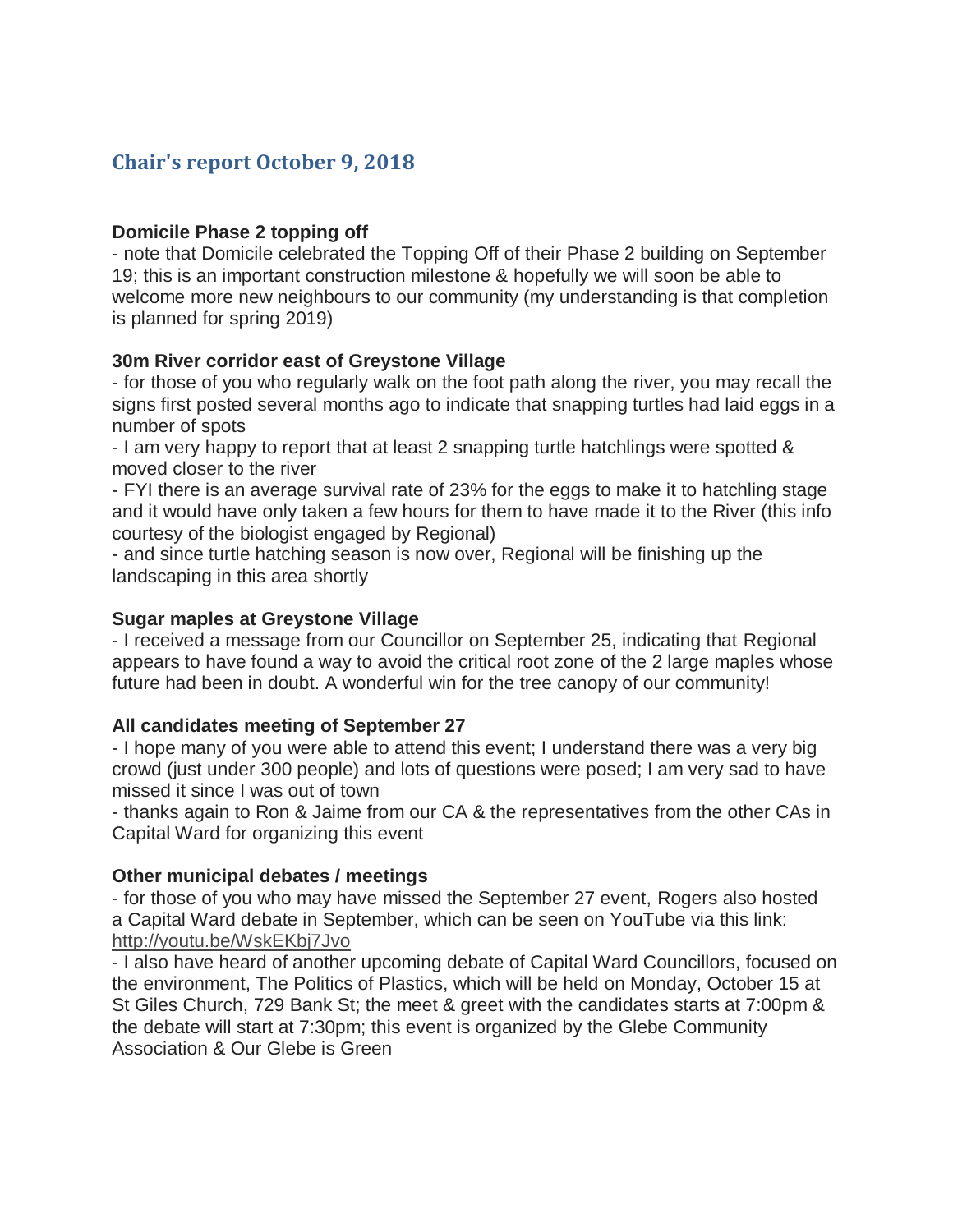- Also note that there is a mayoralty debate next Tuesday, October 9th at the Tom Brown Arena, 7:00 pm - 9:00 pm. (It is unfortunately the same night as our Board meeting.)

### **Immaculata field**

- the Ottawa Catholic School Board has appealed the City of Ottawa Planning Committee decision of August 28 which limited the hours of lighting at this field; while the appeal process proceeds, the special restrictions approved by the Committee will not be applied to the Footy 7s operations

- an issue has arisen with respect to the noise generated during the games & the inability of neighbouring residents to have bylaw officers respond to their complaints; I have been copied on correspondence by a number of neighbours - several people also raised concerns about safety with respect to the significant increase in traffic from Footy Sevens games; I am pleased to report that a representative of the Footy Sevens responded to our concerns by sending a reminder to all players to ensure that they respect the right of way of cyclists on the bike paths and pedestrians at the crosswalks; they also reminded their patrons that all entry, exit & drop-offs are to be from the Main Street main entrance (by the Subway shop)

## **Update on derelict building at 24/26 Concord St N**

- in my last Chair's report, I noted that a concern had been communicated about several buildings in the Archville Triangle area north of the Queensway

- the Councillor's office provided some further information re one of these buildings on October 3: the City's Fire Services has issued a demolition order, with a 30 day compliance deadline; such an order does not require that a building permit for a new structure be in place; a failure to comply will result in a fine to the property owner.

## **Update on Archville vandalism incident in OOE**

- the most recent information that I have received is the following update from our community policing officer (from October 3):

"It appears they are looking at a resolution of community service hours. The Crown is aware that residents have paid out of pocket, as Detective Hull scanned in some of the receipts and indicated to the Crown that she hopes financial restitution would be a part of this. This could take months in the courts before there is any resolution and there is no guarantee of financial restitution."

## **Donation to CAG from Main Event Barbeque profits**

- as a result of our very successful barbeque at the Main Event, the executive of the Board took the decision to provide \$200 of sponsorship for this event to CAG (it is our intention to specifically help to pay for their wonderful new barbeque that we were able to use)

## **AIDS Committee update**

- Khaled Salam, the Executive Director of the AIDS Committee of Ottawa (located at 19 Main Street) will be attending our October Board meeting; Khaled has been asked to